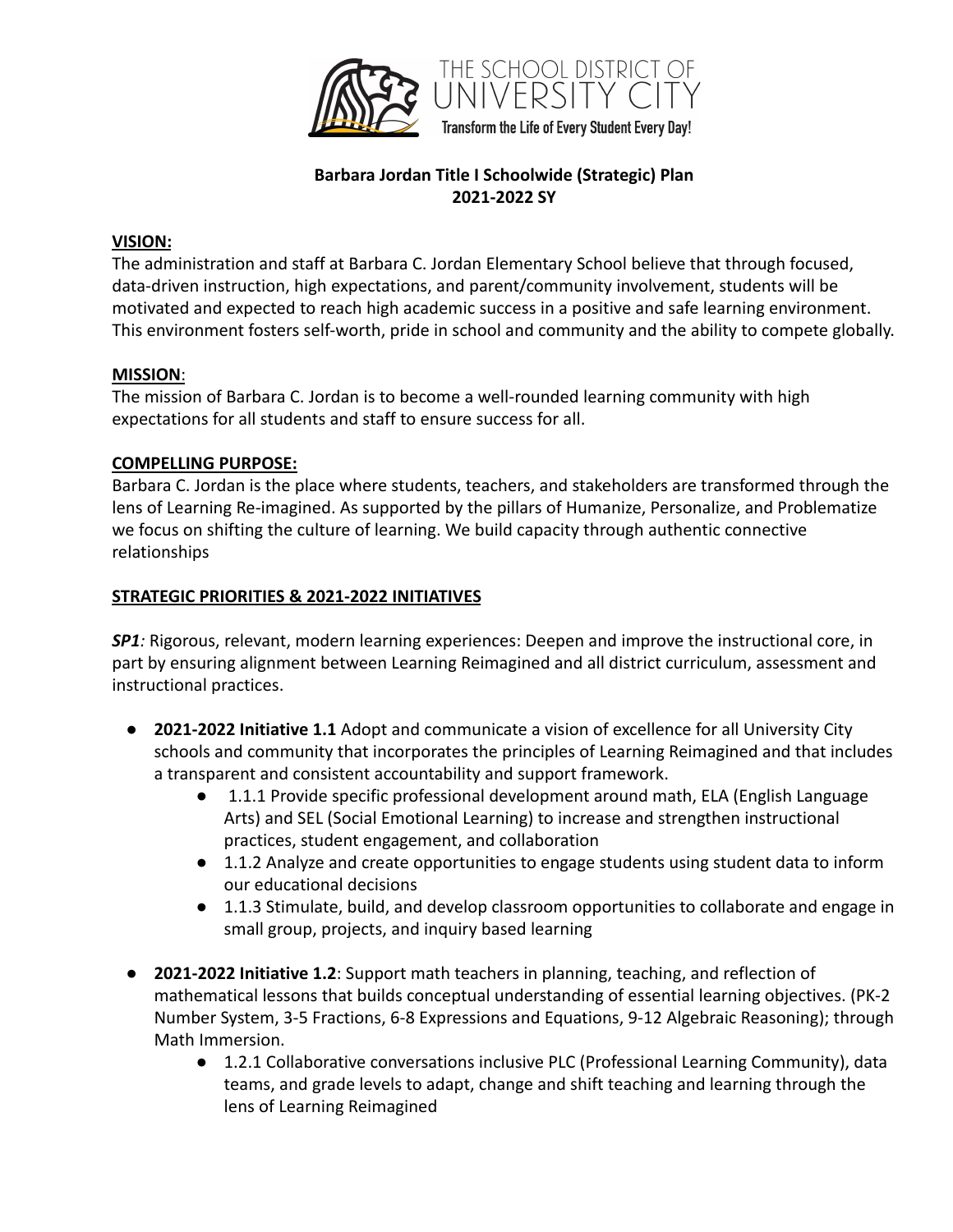- 1.2.2 Calibrate and monitor instructional and assessment practices. Ensures educational practices are effective and efficient by utilizing the assessments, rubrics, and instructional tools to support teaching and learning as provided by the district
- 1.2.3 Build a culture of instructional trust and risk taking to create opportunities to build the capacity for teaching and learning, and provide teachers with adequate time in order to make reflective and data driven decisions
- 1.2.4 Leveraging authentic relationships has been identified as the instructional tool to best engage our students to increase their overall well-being
- **2021-22 Initiative 1.3:** Adopt and implement with consistency a rigorous and relevant K-2 foundational literacy curriculum.

*SP2:* Well-being and joy: Nurture a safe, caring, diverse, and equitable learning environment in which students are engaged, grow academically, socially and emotionally and see themselves as capable learners, citizens, and leaders. Our students — and our staff — are whole people who require an environment of safety, love and support to thrive. They will find that in our schools.

- **2021-22 Initiative 2.1:** Intentionally integrate SEL throughout the Pk-12 curriculum. Design and implement a comprehensive set of trauma-sensitive and restorative supports to better meet students' social, emotional and wellness needs and to better humanize and personalize students' learning experiences.
	- 2.1.1 Providing high-quality professional development around social-emotional learning
	- 2.1.2 Continue to provide physical spaces for behavioral regulation and SEL focused strategies for student and adult well being
	- 2.1.3 Provide high-quality professional development around restorative practices, and de escalation strategies
	- 2.1.5 Reevaluate and reestablish appropriate and effective school-wide universals
	- 2.1.6 Continue to collaborate and partner with community partners , including SSD (Special School District), ABC Today, Wyman, CLR (Culturally and Linguistically Responsive), and Alive and Well
- **2021-22 Initiative:** Effectively implement the policies, procedures, practices and supports needed to address racial and other biases to drive educational equity.
	- 2.2.1 Strengthen CLR team and create an authentic cultural learning environment
	- 2.2.2 Partner, collaborate, and build capacity of teachers, with an opportunity with NCCJ (National Conference for Community and Justice), focused on culture, climate, and instructional practices, through book study and CLR lens, supporting Learning-Reimagined

*SP3:* Excellent staff: Recruit, develop and retain a highly-effective and diverse team of educators who fulfill a shared vision of academic and social, emotional excellence grounded in "Learning Reimagined" by building and utilizing exceptional talent practices. We will recruit, develop and retain excellent teachers, principals and specialists ready to commit to our shared vision of academic excellence through Learning Reimagined.

● **2021-22 Initiative 3.1:** Design and launch high-quality adult learning structures and support, grounded in a scope and sequence that integrates learning related to all initiatives, as well as a focus on collaborative learning, curriculum and content internalization (including developing teachers and school leaders to meet the social, emotional and wellness needs of their students,